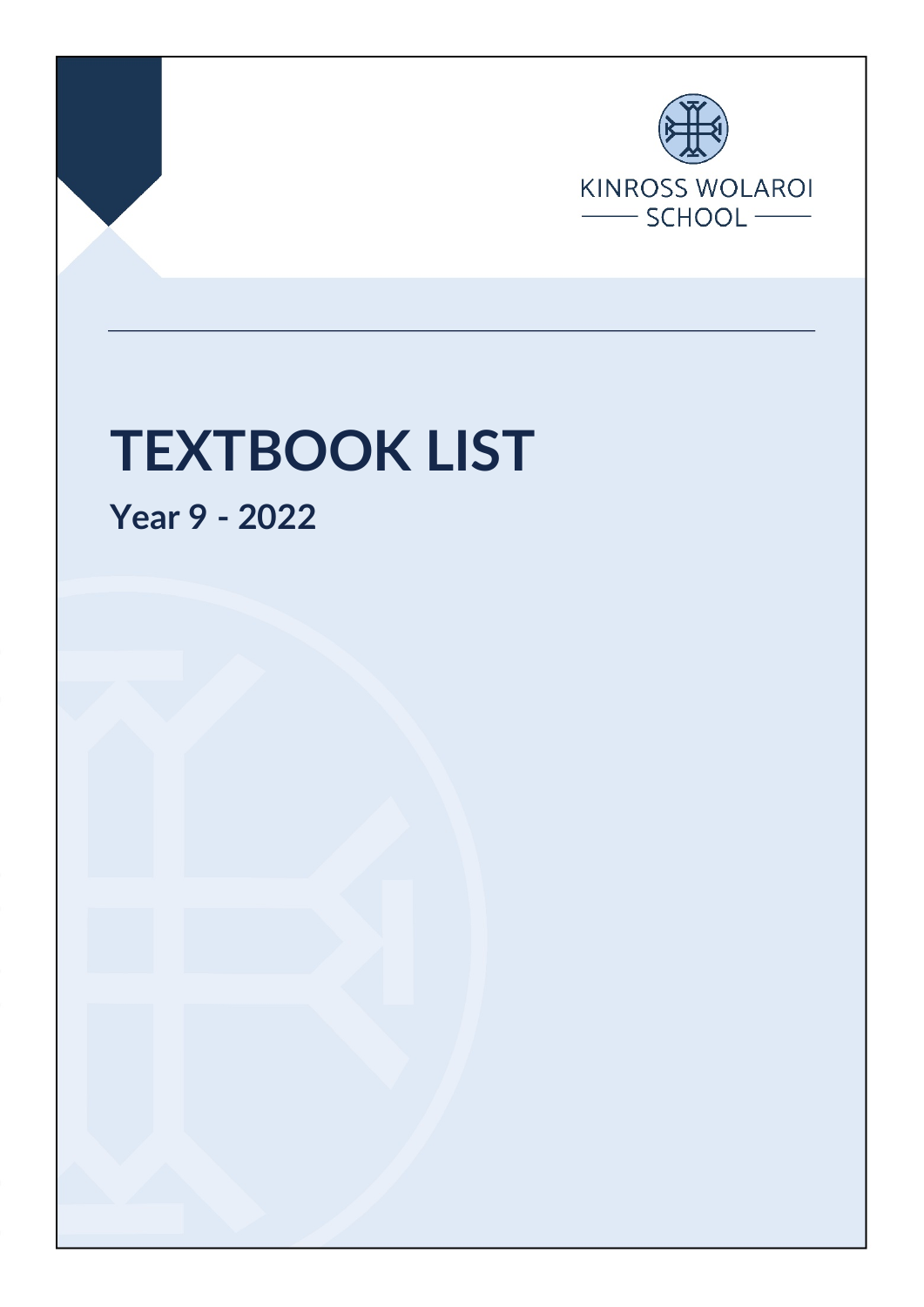## **KINROSS WOLAROI SCHOOL**

YEAR 9 - 2022 TEXTBOOK LIST

| - - -<br>חו<br>◡ | --<br>" | $P_{\rm{max}}$<br>$- - - -$ |
|------------------|---------|-----------------------------|
|                  |         |                             |

| <b>AGRICULTURE</b>                            |                |               |
|-----------------------------------------------|----------------|---------------|
| Ag Tech Focus NSW Stage 4&5 (Print & Digital) | Marshall et al | 9780170443111 |

| <b>COMMERCE</b>                                   |         |               |
|---------------------------------------------------|---------|---------------|
| New Concepts in Commerce NSW Print/LearnON/eWB 4E | Chapman | 9780730358152 |

| <b>DRAMA</b>     |  |
|------------------|--|
| No text required |  |

| <b>ENGLISH</b>                                |           |               |
|-----------------------------------------------|-----------|---------------|
| Romeo & Juliet (Oxford School Shakespeare) 6E | Gill (ed) | 9780198321668 |
| Happiest Refugee - A Memoir (P/B)             | Anh Do    | 9781742372389 |

| <b>ENGLISH SCHOLARS</b>                                 |                   |               |
|---------------------------------------------------------|-------------------|---------------|
| A Modest Proposal and Other Writings (Penguin Classics) | Jonathan Swift    | 9780140436426 |
| Rebecca (P/B)                                           | Daphne Du Maurier | 9781844080380 |
| Giver, The (Collins Modern Classics)                    | Lois Lowry        | 9780007263516 |
| Selected Poems: William Blake (Penguin Classics)        | Blake             | 9780140424461 |

| FOOD TECHNOLOGY  |  |
|------------------|--|
| No Text Required |  |

| <b>FRENCH</b>                      |              |               |
|------------------------------------|--------------|---------------|
| Pearson Quoi de Neuf? 3/4 SB/EB 2E | Comley et al | 9781488625855 |

| <b>GEOGRAPHY</b>                                       |               |               |
|--------------------------------------------------------|---------------|---------------|
| Oxford Insight NSW Geography Stage 5 (Print & Digital) | Collins et al | 9780190305048 |
| Nelson AC Essential Geography Skills (2E)              | Naumann et al | 9780170367073 |

| History                                                            |                 |               |
|--------------------------------------------------------------------|-----------------|---------------|
| Cambridge NSW History Transformed Stg5 Yr9&10<br>(Print & Digital) | Dallimore et al | 9781108893008 |

| <b>HISTORY ELECTIVE</b> |  |
|-------------------------|--|
| No Text Required        |  |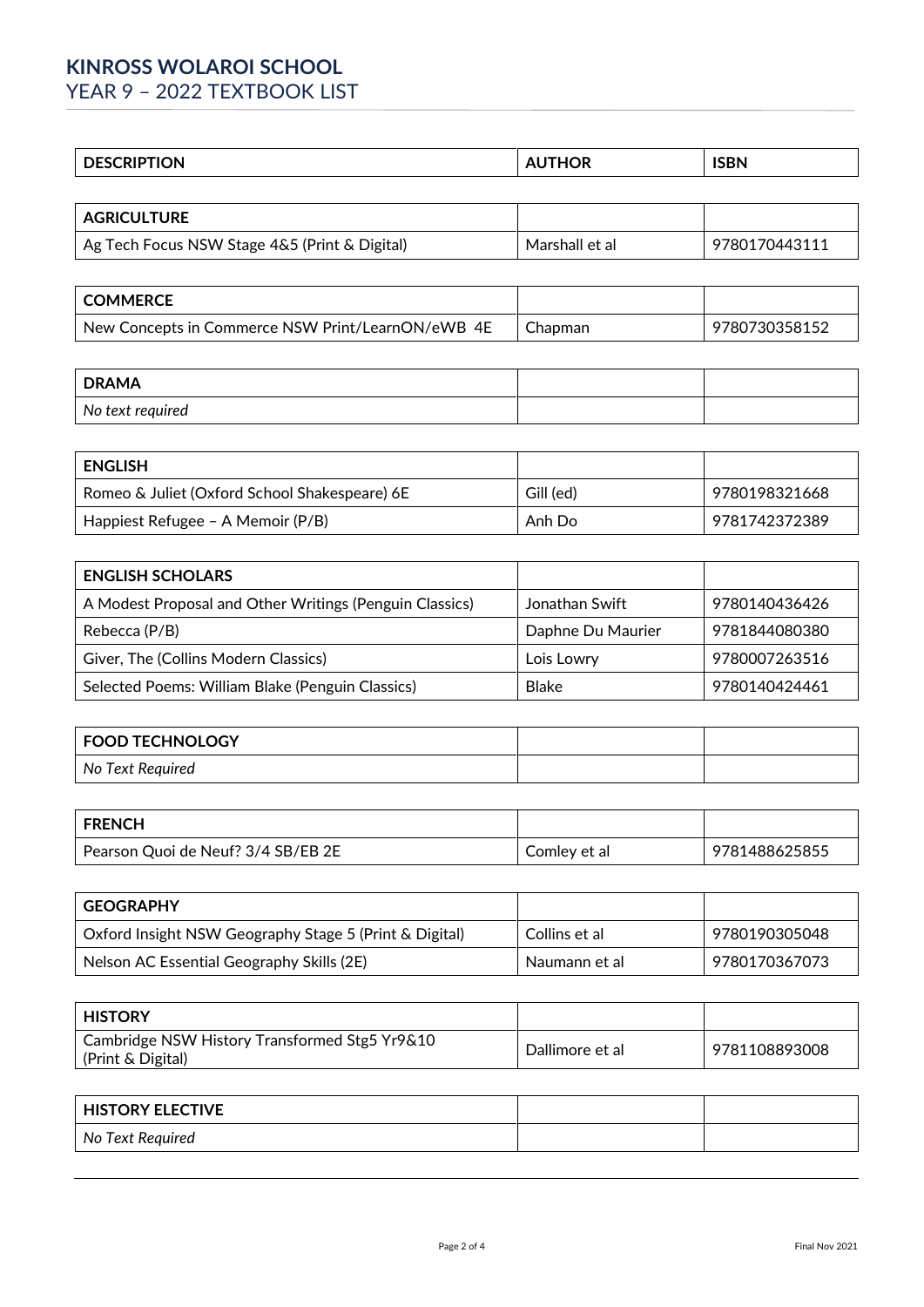# **KINROSS WOLAROI SCHOOL**

YEAR 9 – 2022 TEXTBOOK LIST

| .<br>ır | $- - - -$<br>יי<br>. . |
|---------|------------------------|
|         |                        |

| <b>INDUSTRIAL TECHNOLOGY (METAL &amp; WOOD)</b> |       |               |
|-------------------------------------------------|-------|---------------|
| Furnishing Industry Study Textbook 5E           | Baker | 9780947225667 |

| INFORMATION & SOFTWARE TECHNOLOGY                      |              |               |
|--------------------------------------------------------|--------------|---------------|
| Information & Software Tech: Project Based Approach 3E | Grover et al | 9780170365987 |

| .ATIN                                 |            |           |
|---------------------------------------|------------|-----------|
| Oxford Latin Course 2 Student Book 2E | -<br>Balme | .99122271 |

| <b>MATHEMATICS 5.1 9MA6</b>                                              |               |
|--------------------------------------------------------------------------|---------------|
| Cambridge NSW Maths GOLD 9 AC Stage4/5.1 Print&Digital   Greenwood et al | 9781316618165 |

| <b>MATHEMATICS 5.1/5.2 - 9MA4, 9MA5</b>            |              |               |
|----------------------------------------------------|--------------|---------------|
| Cambridge NSW Maths 9 (5.1/5.2) 2E Print & Digital | Palmer et al | 9781108465410 |

| MATHEMATICS 5.1/5.3 - 9MA0, 9MA1, 9MA2, 9MA3                                        |              |               |
|-------------------------------------------------------------------------------------|--------------|---------------|
| Cambridge NSW Maths 9 (5.1/5.2/5.3) 2E Print & Digital<br>Retain from previous year | Palmer et al | 9781108468169 |

| MATHEMATICS 5.1/5.3 - 9MA0, 9MA1 ONLY                     |              |               |
|-----------------------------------------------------------|--------------|---------------|
| Cambridge NSW Maths Yr10 (5.1/5.2/5.3) 2E Print & Digital | Palmer et al | 9781108468473 |

| <b>MUSIC</b>     |  |
|------------------|--|
| No text required |  |

| <b>PDHPE</b>     |  |
|------------------|--|
| No text required |  |

| PHYSICAL ACTIVITY & SPORT STUDIES (PASS) |  |
|------------------------------------------|--|
| No text reauired                         |  |

| <b>RELIGIOUS EDUCATION</b>                 |            |               |
|--------------------------------------------|------------|---------------|
| The Good, The Bad & The Ethical Student WB | Apleczonek | 9781921137976 |

| <b>SCIENCE</b>              |               |               |
|-----------------------------|---------------|---------------|
| Pearson NSW Science 9 SB/EB | Rickard et al | 9781488656613 |